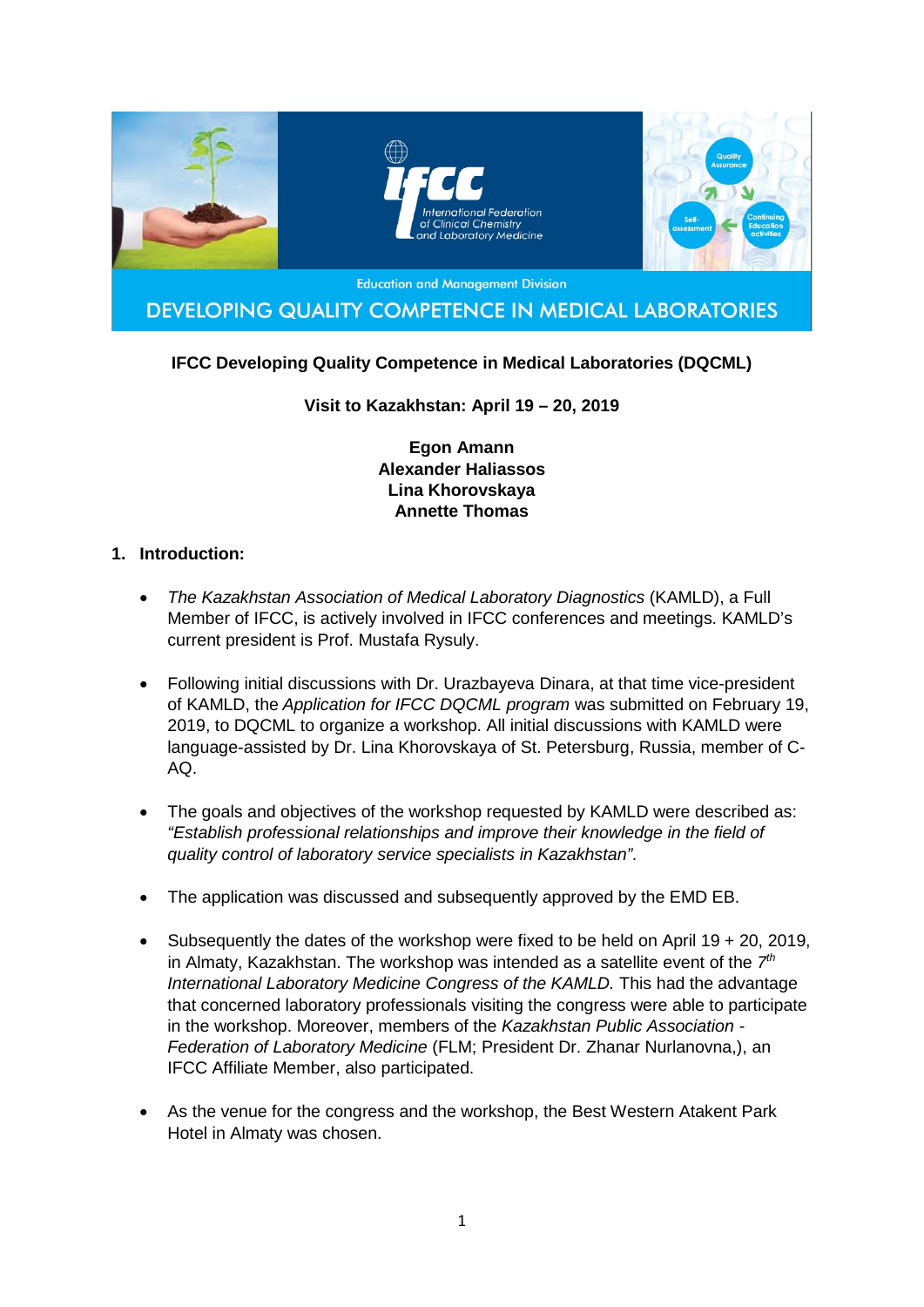- The detailed planning phase started. The visiting team comprised Egon Amann (Chair DQCML), Annette Thomas (Chair C-AQ), Alexander Haliassos (Chair C-PT), and Lina Khorovskaya (Member C-AQ).
- Two major topics were listed in this application:
	- I. Developing Quality Competence in Laboratory Medicine
	- II. Implementation of External Quality Assurance in Kazakhstan
- In order to learn more about actual situations and issues in Kazakhstan's Clinical Chemistry labs, the visiting team initially considered to visit clinical laboratories (public hospital labs and private labs) after the workshop. However, due to time constraints of the visiting experts such lab visits had to be cancelled.
- This document is a report of that visit jointly prepared for DQCML by Egon Amann, Alexander Haliassos, Lina Khorovskaya, and Annette Thomas.

## **2. Programme for Visit:**

The programme for the visit was discussed in advance with the following people who would host the visit:

- Prof. Mustafa Rysuly, President KAMLD, mrysuly@bk.ru
- Dr. Saken Rustemov, Executive Director KAMLD, [sa.rustem@bk.ru](mailto:sa.rustem@bk.ru)
- Madina Saparbaeva, Secretary of KAMLD, [kamld@medexpo.kz](mailto:kamld@medexpo.kz)

# **3. Day 1: Assuring Quality in the Clinical Laboratory (April 19, 2019)**

Day one was devoted for lectures and workshops (see attachment 1). Since English language proficiency appeared to be rather low, lectures were translated into Russian. Workshop group results, as summarized below, were presented in Russian and translated into English for the visitors.

For the interactive workshop "*What is the best strategy to achieve compliance with QMSand QC-requirements in the clinical laboratory"* the approximately 42 participants were divided into six groups.

| <b>Group 1</b>                    | <b>Group 2</b>                  | Group 3                       |
|-----------------------------------|---------------------------------|-------------------------------|
| 1/ Insufficient materials,        | 1/ High cost of reagents.       | 1/ Lack of equipment;         |
| finance, untrained staff.         |                                 | Expensive reagents.           |
| 2/ Lack of continuous education   | 2/ Insufficient and problematic | 2/ Absence of reference       |
| for biologists. Low level of      | post-graduate education in      | material and reference ranges |
| salary for specialists in         | Laboratory Medicine.            | in Kazakhstan. They use the   |
| Laboratory medicine with          |                                 | Russian reference ranges.     |
| biological graduated level.       |                                 |                               |
| 3/ Lack of continuous education   | 3/ Absence of training and      | 3/ Education in new           |
| for all specialists in Laboratory | education for Quality Managers. | Laboratory technologies and   |

The following is a summary of most hot topics (or issues) presented by the six groups: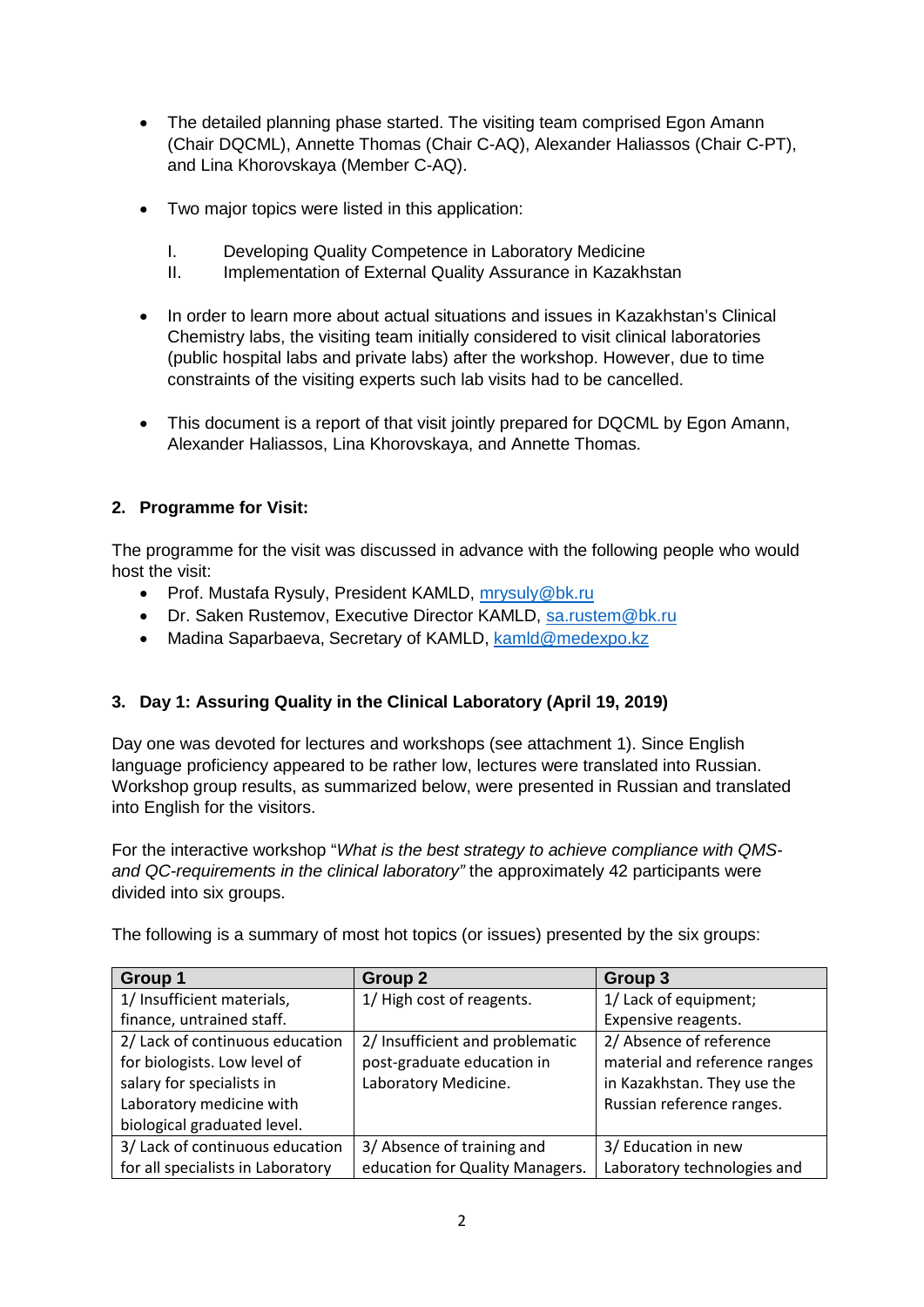| Medicine. Specialist training is<br>missing. |                                  | standards for specialists in<br>Laboratory Medicine. |
|----------------------------------------------|----------------------------------|------------------------------------------------------|
| 4/ Certification of specialist in            | 4/ Absence of reference values   | 4/ Low level of salary for                           |
| Laboratory Medicine with                     | for Kazakhstan population.       | specialists in Laboratory                            |
| background in biology.                       |                                  | Medicine.                                            |
|                                              | 5/ No standardization of IQC     | 5/ Needs in Education,                               |
|                                              |                                  | reference materials and                              |
|                                              |                                  | software on IQC.                                     |
|                                              | 6/ No established national EQA   | 6/ Lack of a large purchasing                        |
|                                              |                                  | facility for all supplies to get                     |
|                                              |                                  | better                                               |
| Group 4                                      | Group 5                          | Group 6 (Uzbekistan)                                 |
| 1/ Lack of postgraduate                      | 1/ Most laboratories are not     | 1/ Necessity of accreditation                        |
| education in Laboratory                      | accredited according ISO         | according ISO 15189.                                 |
| Medicine including possibility of            | 15 189: Absence of training,     |                                                      |
| education abroad in                          | teachers, and education.         |                                                      |
| international level.                         |                                  |                                                      |
| 2/ Lack of IQC.                              | 2/ Lack of money. Absence of     | 2/ Acute needs in consulting                         |
|                                              | budget for reference materials   | for accreditation and other                          |
|                                              | for EQA.                         | directions on Laboratory                             |
|                                              |                                  | service.                                             |
| 3/ Insufficient IQC and EQC in               | 3/ Deficiency of qualified       |                                                      |
| relation of national level of                | specialists in Laboratory        |                                                      |
| standardization.                             | Medicine especially with         |                                                      |
|                                              | medical education.               |                                                      |
| 4/ Necessity of Standardization              | 4/ Deficiency of Quality         |                                                      |
| in all aspects of Lab Medicine.              | Managers.                        |                                                      |
| 5/ Lack of reference values in               | 5/ The profession of the         |                                                      |
| Kazakhstan.                                  | laboratory specialist is not     |                                                      |
|                                              | perceived seriously. Clinicians' |                                                      |
|                                              | consider specialist in lab       |                                                      |
|                                              | medicine as to paramedics not    |                                                      |
|                                              | as laboratory scientists.        |                                                      |

### **4. Day 2: Quality challenges going forward: understanding the needs of Kazakhstan (April 20, 2019)**

Day two was also devoted for lectures and the continuation of the workshop from Day one (see attachment 2). In particular, the identified issues from Day one were classified into main themes. These themes were discussed and possible solutions were considered.

The following main themes and issues could be identified:

- High cost of materials (i.e., standards, controls), resulting in:
- Insufficient IQC (or at least need for improvement).
- Only very few labs are accredited according to ISO 15189 (since the visitors did not visit labs, the real number or percentage of accredited labs in Kazakhstan remains unclear).
- As a result: Few (if any) labs participate in EQA and proficiency testing.
- Reference values for many tests are not well established.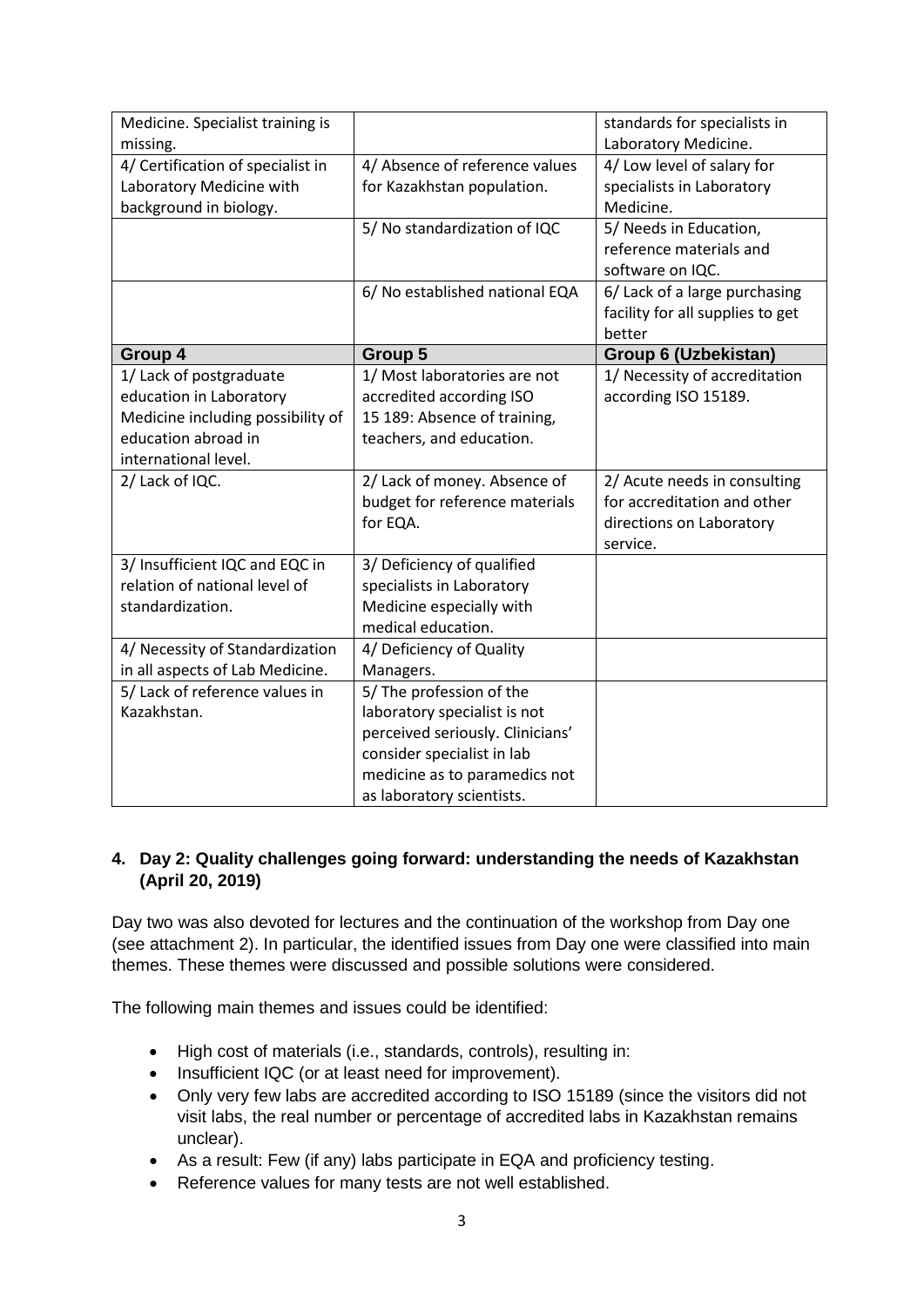- Standardization of many tests is often not established.
- Educational limitations for lab technicians exist.
- Training of quality managers insufficient.
- Recognition of Clinical Laboratory specialists by the medical profession is often not adequate.

Prof. Rysuly gave a summarizing lecture to describe the specific situation, limits and possible improvements for the situation of Clinical Chemistry Laboratories in Kazakhstan.

Some proposals to improve the general situation of Clinical Chemistry in Kazakhstan were discussed:

- Improving the materials (reagents, standards, controls, etc.) supply by establishing larger facilities for centralized purchase and delivery to Clinical Labs. This is under the control of the Ministry.
- Given the 60 : 40 % ratio of public : private labs, what are possible improvements for material supply? More centralization?
- Better understanding of the improvement needs within the Ministry responsible for Health Care must be initiated.
- The SLIPTA approach for step-wise quality improvements might be a useful approach also for Kazakhstan labs to "Move up the quality ladder" and should be considered (reference is made to the lecture "Moving along the road to accreditation").
- Accreditation is costly and the benefit for small rural laboratories may not always be given.
- However, the need for laboratory accreditation according to ISO 15189 is understood and must be applied for more laboratories.
- Participation in EQA schemes for many tests must be implemented.
- Education of quality managers is necessary.
- Contacts to Russian accreditation bodies or Greek Accreditation Body ESYD may be expanded for planned accreditation of labs in Kazakhstan.
- Some laboratories in Astana are accredited by Greek accreditation body ESYD in 2016 and they are competent in this process.
- Those specialists in laboratory medicine who participated in this process and their labs were accredited could give assistance from KAMLD-FLM to other labs in collaboration with accreditation bodies.
- The DQCML / IFCC recommends to create a National Accreditation Body in Kazakhstan

The visitors expect that KAMLD will utilize the lessons from the workshop to improve preanalytical, IQC and EQA quality in Kazakhstan.

# **5. Summary of possible solutions for identified issues**

IQC & Reagents issues

- Reagent supply & cost seems to be a big issue.
- Reagent ordering route can be quite convoluted and should be shortened.
- Work on better forecasting for reagents & QC materials is needed.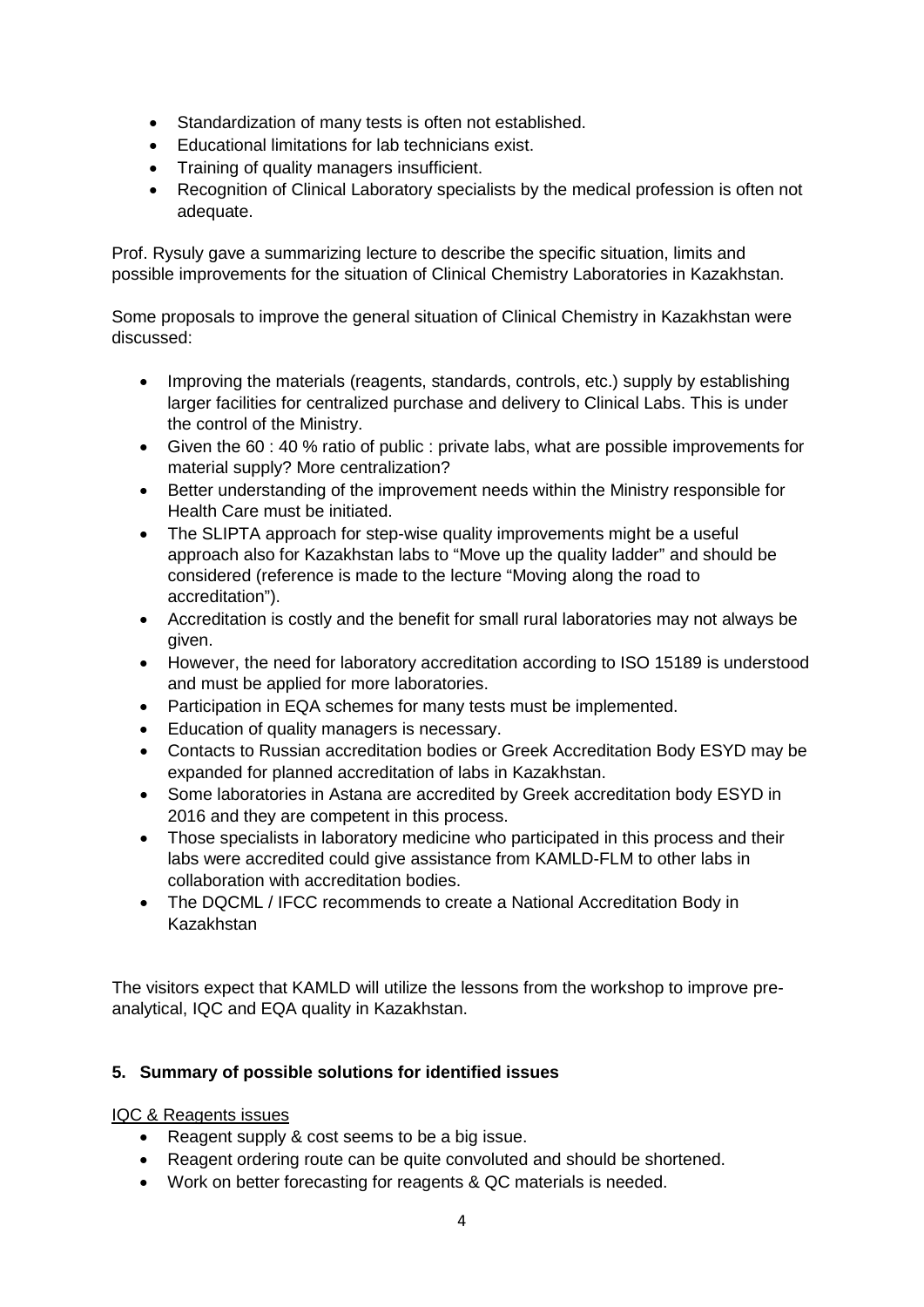Ministerial involvement and education

- The Ministry must understand the needs of Clinical Chemistry labs better.
- Active involvement and enhanced contacts may help.
- Try to involve the Ministry of Health actively in order to make clinical chemistry work recognized.
- Overall process monitoring by government bodies should be considered.

Attitude and lack of commitment of staff

- Individual facilities needs to consider workload and adequate needed staff.
- Better workload planning is required.
- Training should also include training of other personnel, i.e., phlebotomists, preanalytical staff.
- "Quality" is responsibility of everyone management needs to lead in this.
- Include Quality in basic training.

Pre-analytical and Post-analytical work

- Like in all Clinical Labs worldwide, this is the major cause of error!
- Try to optimize the processes, in particular sample handling, temperature control, and documentation.

#### EQA schemes

- Consider an EQA technical working group, maybe as a joint KAMLD-FLM effort.
- Labs need to participate in EQA schemes to improve quality and patient safety.
- Current schemes are not enough.
- Participation in international EQA schemes should enhance quality of participating labs.
- Consider creating a National EQA scheme in Kazakhstan.

### **6. Visit Summary**

This visit of IFCC officers by request of KAMLD was considered extremely useful, both by KAMLD and by the visitors.

The visitors express their thanks to the KAMLD Organising Committee, the friendly welcome and professional atmosphere of the congress and DQCML workshop.

The congress and workshop days were overshadowed by the tragic and untimely loss of IFCC president Howard Morris. This report is dedicated to his memory.

We wish KAMLD all the best in working towards (and reaching) these ambitious goals.

Signed April 30<sup>th</sup>, 2019:

Egon Amann, Alexander Haliassos, Lina Khorovskaya, and Annette Thomas